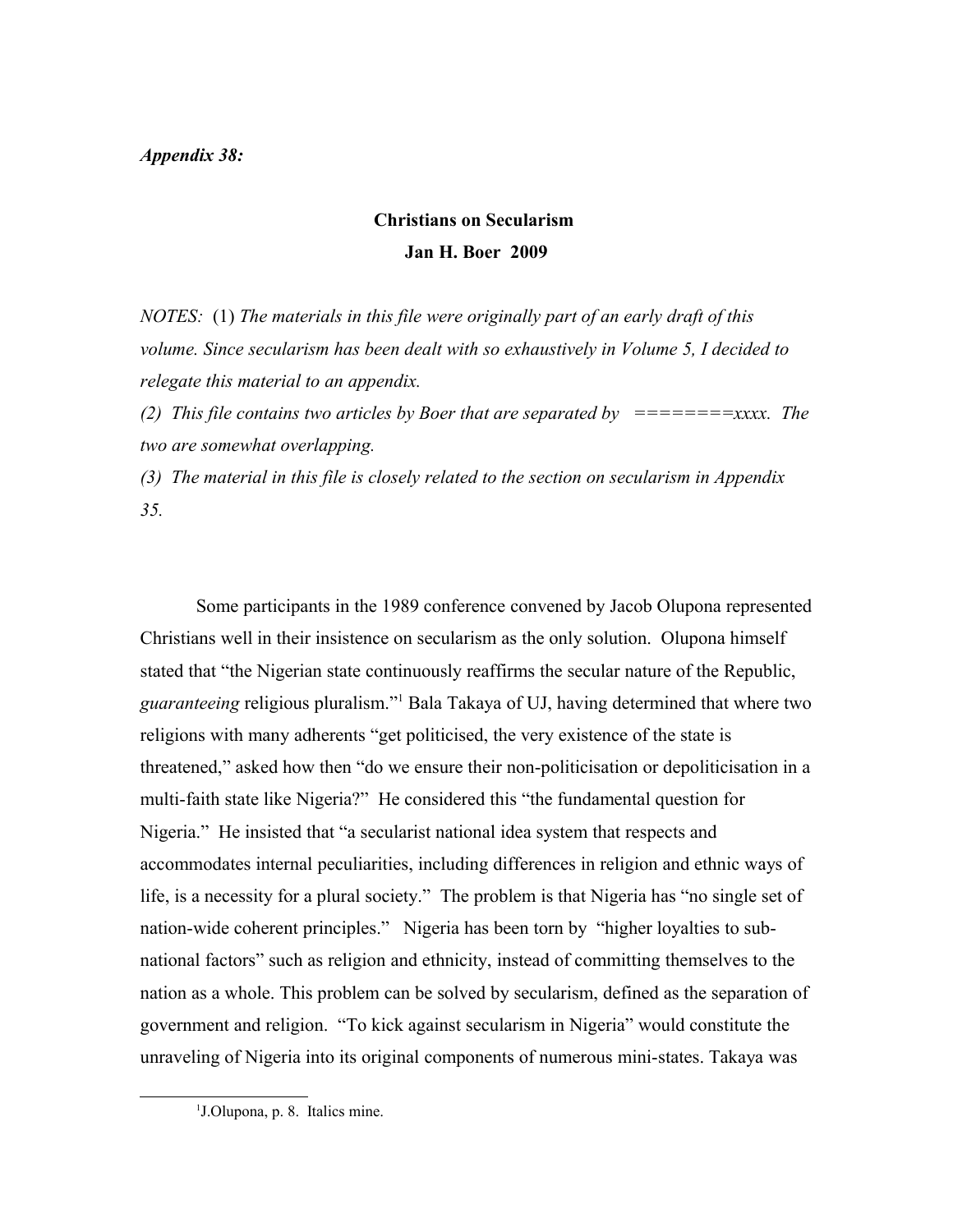quick to explain that this is not an anti-religious policy but simply the refusal to favour one religion over another. As history would have it, according to Takaya, that is exactly the basic principle of the Constitution, even "though unstated."[2](#page-1-0)

Emmanuel Oyelade, another participant at the "Olupona conference," made the distinction between secularization and secularism I have discussed in Volume 5, where I indicated I do not find it a helpful distinction. Nevertheless, let us hear him out. He suggested that "the solution to religious conflict is the acceptance and dedication of religious secularization." He realized that Muslims object to the notion, but he insisted that "in secularization all the different spheres of life are autonomous and no aspect undermines religion. In this case, freedom is ensured." Hence, both religions should "welcome a secularized society and government should give equal rights and privileges to all citizens.

The Catholic scholar Jude Aguwa called for "strong reaffirmation of the need of upholding the secularity of Nigeria." He insisted "that one of the effective means of realizing religious harmony is through government neutrality in matters of religion. By so doing, the country may eventually learn to separate religion from politics." "For meaningful national integration to emerge, successive governments should ensure respect for the constitutional provision that 'the government of a state shall not adopt any religion as state religion' and that, as a secular state, it 'has no religion of its own and it refrains from discrimination on grounds of religion.'" However, such separation "does not mean state antagonism to religion." It allows government and religion to "co-operate in matters of public interest" without the state favouring of one religion or discriminating.[3](#page-1-1)

Habila Istifanus urged Nigerian Christians and Muslims not to restrict their thinking on secularism to Nigeria, but also to read European writers, both pro and con. Neither did he want Christians simply to dismiss Muslim opinions. He admitted that he appreciated "some of the arguments of Muslims against secularism." They are opposing it "out of a serious sincere religious heart to improve the morality of the society. I don't believe they are rejecting secularism blindly." They have seen the moral chaos caused by

<span id="page-1-0"></span><sup>2</sup>B. Takaya, 1992, pp. 119-120. The issue of secularism has been fully discussed from both Christian and Muslim perspectives in vols. 4 and 5. Even though Takaya quoted from my dissertation of 1979, his comments on secularism make it appear he did not read all of its 531 pages, not even crucial pp. 449-460, 478-482 (about sharia and secularism) and the passages indexed under "Dualism."

<span id="page-1-1"></span><sup>3</sup> J. Aguwa, 1993, pp. 5, 7, 30.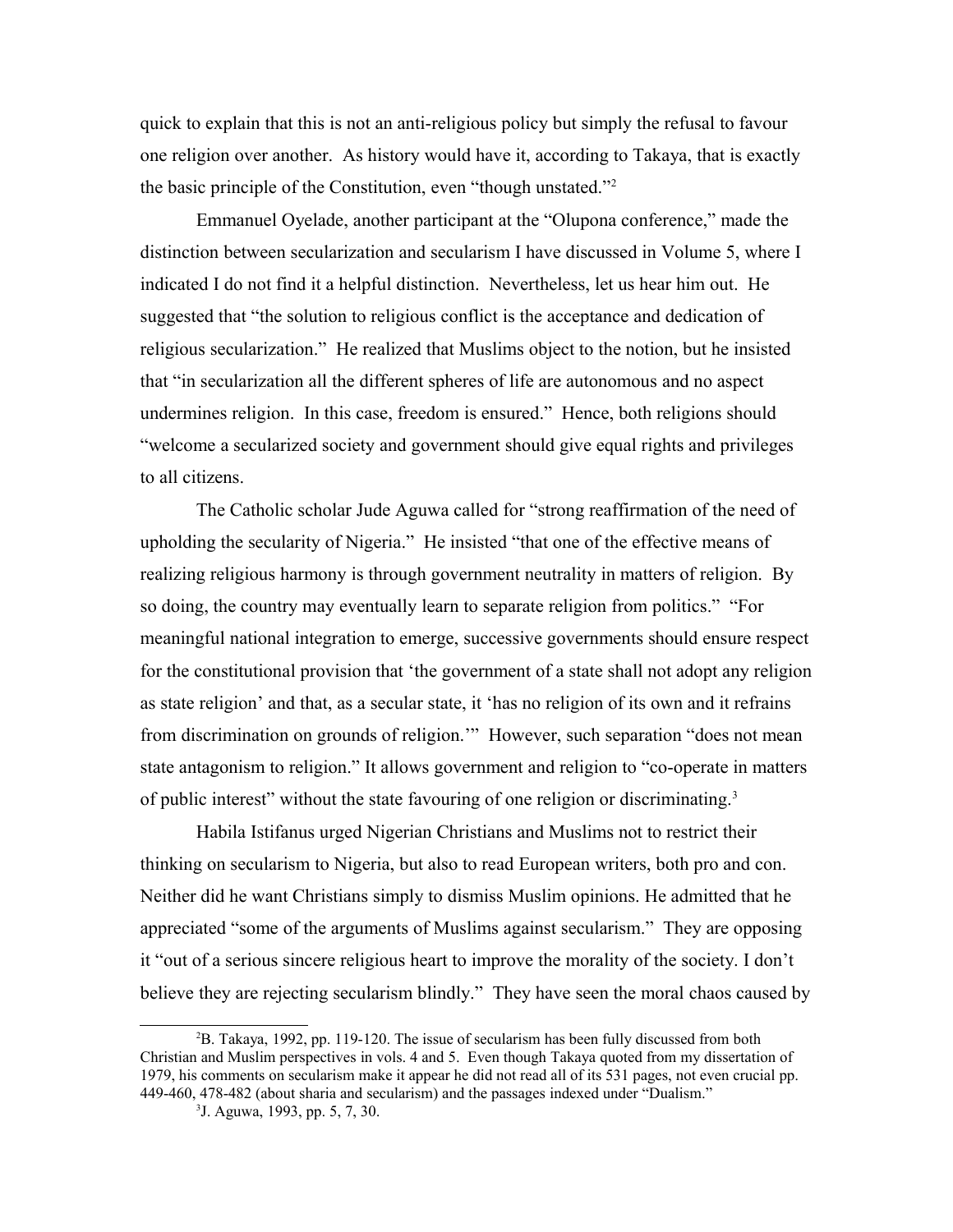secularism in other countries. If Christians want to come to an agreement with Muslims, "we must first listen and study very carefully what Muslims are saying about the issue." But Muslims do not seem to understand the Christian arguments either. "The struggle with secularism therefore calls for a collective effort. We should come together to understand one another. If this is done, we will be able to come to a point of agreement." He concluded his paper "by calling for a real critical evaluation of the positions of the two religion on secularism." The two religions "should join hands to iron out this difficult and complicated issue, so that we can come to an acceptable agreement on the issue of secularity."[4](#page-2-0)

============xxxxx

## **Secularism xxxx**

Readers of Volume 5 know that the major solution to religious discord offered by the Christian community is that of secularism. Having devoted an entire volume to that subject, there is no need to spend much time on it here. For the benefit of those who have no access to that volume, I will present a short run of pro-secular opinions in this section, while some others can be found in Appendix 37 xxxx? I also include here some opinions more hesitant towards secularism, especially that of US-based Nigerian scholar, Simeon Ilesanmi, to help prepare you for my own "onslaught" in the following chapter.

Secularism, it is important to remember, in the Nigerian Christian mind stands for objectivity, neutrality and equality. You have hopefully read Chapter 6 on Wilson Sabiya in Volume 7, who did much to set the pattern for the Christian response. He showed how the major Nigerian structures favoured Islam at the time of the first CA in 1977 and how Christians were forced to support Muslim causes via taxation. He then emphatically stated, "The secular state is the only answer to our ills." Again, "We reaffirm our belief in the fact that the only hope for unity in this great country lies in a strictly secular state. The right to this belief constitutes for us the *sine qua non* of any meaningful life in this polity, just as the sharia is the *sine qua non* for its ardent protagonists. The only difference is that while some people advocate diversity and thinlydisguised apartheid, we emphasise unity at the federal level."[5](#page-2-1) This point was central to Sabiya's

<span id="page-2-0"></span><sup>4</sup>H. Istifanus, 1995, pp. 53-54.

<span id="page-2-1"></span><sup>5</sup>W. Sabiya, 25 Feb/78. See J. Boer, 2008, vol. 7, pp. 264, 276-277.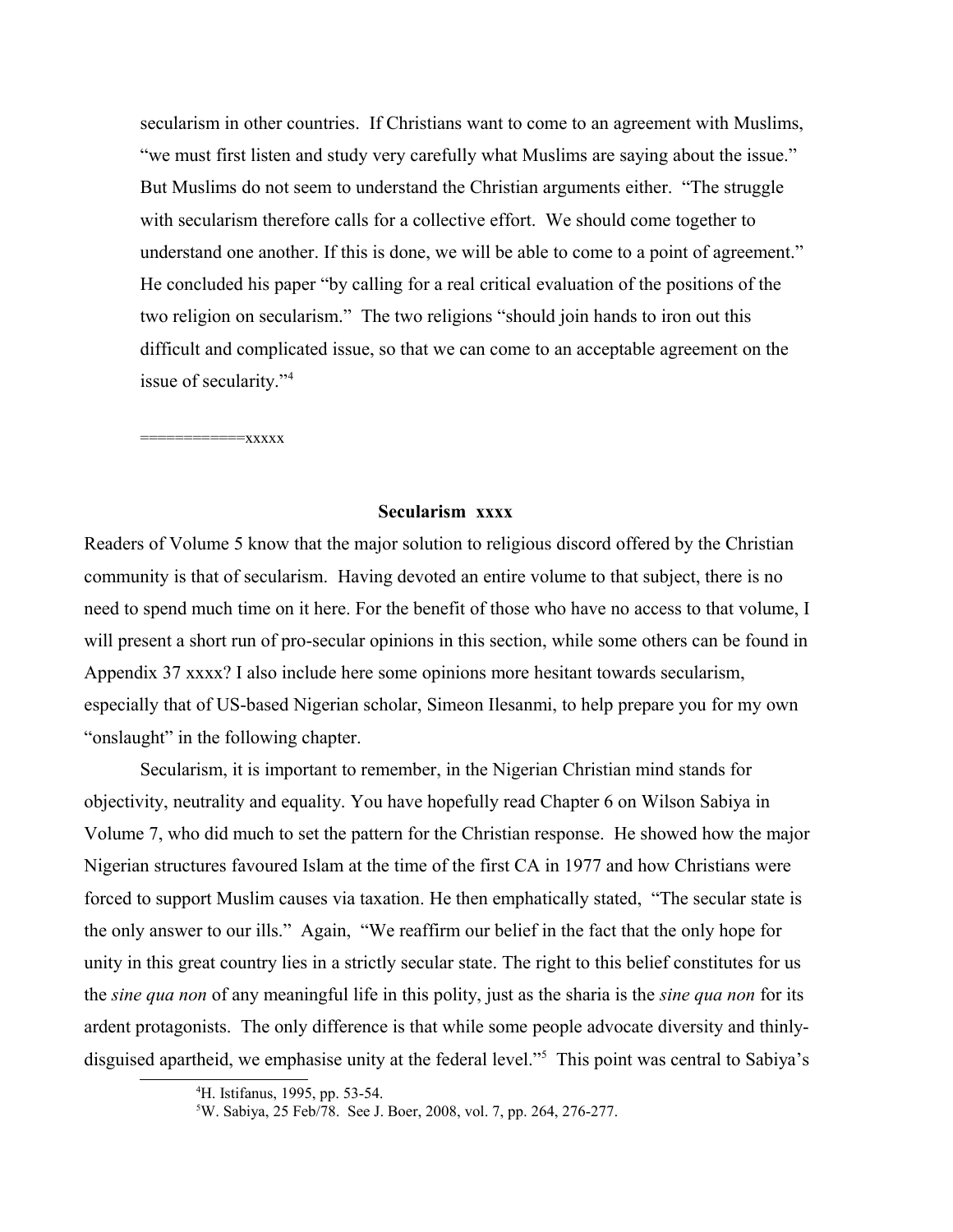campaign against sharia; he re-iterated it repeatedly. It set the tone for Christians for years to come. Secularism *uber alles* became *the* solution—while for most Muslims, secularism represented *the* problem. The reason for Sabiya's insistence was that his "understanding of a secular state… allows all forms of religion to co-exist without any of them being the religion of the entire country."[6](#page-3-0) This had profound implications for his view of government and legal system that will be examined below.

A decade later, TEKAN submitted a memorandum to the Constitutional Review Committee of the day in which TEKAN proposed a "very specific amendment to the Constitution, with the express aim of strengthening the secularity of the Nigerian state and opposing the impulse of religious discrimination at work in Nigeria." In the mind of Nigerian Christians, these two go together, secularism and neutrality. TEKAN recommended a constitutional amendment that was to read: "The state shall not, by action or inaction, enact a law respecting the establishment of religion or prohibiting its free exercise."<sup>[7](#page-3-1)</sup> Sabiya was the chairman of the committee that produced the memo.

Osa Director of *TELL* magazine referred to a movement he detected in the Near Eastern Muslim world, where, beginning with Turkey, the trend is towards secularisation, development and "protection of the minority Christians." Turkey has "shed its toga of primitivity and inward looking approach," and "is fast being integrated into mainland Europe and becoming a modern state." Countries like Egypt, Lebanon and Indonesia "have over the years, embraced secularity as a state principle of a multi-religious and plural society." Continuing, Director wrote, "There are probably no more than two countries in the world where strict Islamic laws are the directive principle of the state. These are Afghanistan under the Taliban Movement and Saudi Arabia." Neither of the two is multi-religious. He then asked, "Can any state within Nigeria absorb the extremism of the Taliban?"<sup>[8](#page-3-2)</sup>

<sup>6</sup>W. Sabiya, 25 Feb/78. Quoted from M. N. Elechi, Hansard. See J. Boer, 2008, vol. 7, p. 264. In keeping with many Nigerian Christians*,* Sabiya is confusing "secular" with "neutral." I try to unravel that confusion in my vol. 5, 2006, pp. 125-176.

<span id="page-3-2"></span><span id="page-3-1"></span><span id="page-3-0"></span><sup>7</sup>TEKAN, 1987, pp. 1, 47.

<sup>8</sup>O. Director, 15 Nov/99, p. 15-18. Director's almost naïve recommendation of the secular models of these countries gives the appearance as if he were totally unaware of the Nigerian Muslim strong resistance to secularism. I know he is familiar with it. Whence then this naïve-sounding recommendation? In addition, he seems to be unaware of the persecution and harassment of Christians in most of his secular "model countries." If it is not the government or the legal system, it is the people themselves. The Barnabas Fund prayer request for *today* reads as follows: "Christians in Turkey are often made to feel socially inferior at work, in the neighbourhood and when doing their obligatory military service. Even in educated Turkish society, it is common to hear extremely racist comments about…Christian peoples. The Christian minorities are not allowed to use their historical facilities to train future leadership. Although there is no law against missionary work amongst Muslims or against leaving Islam, police still arrest and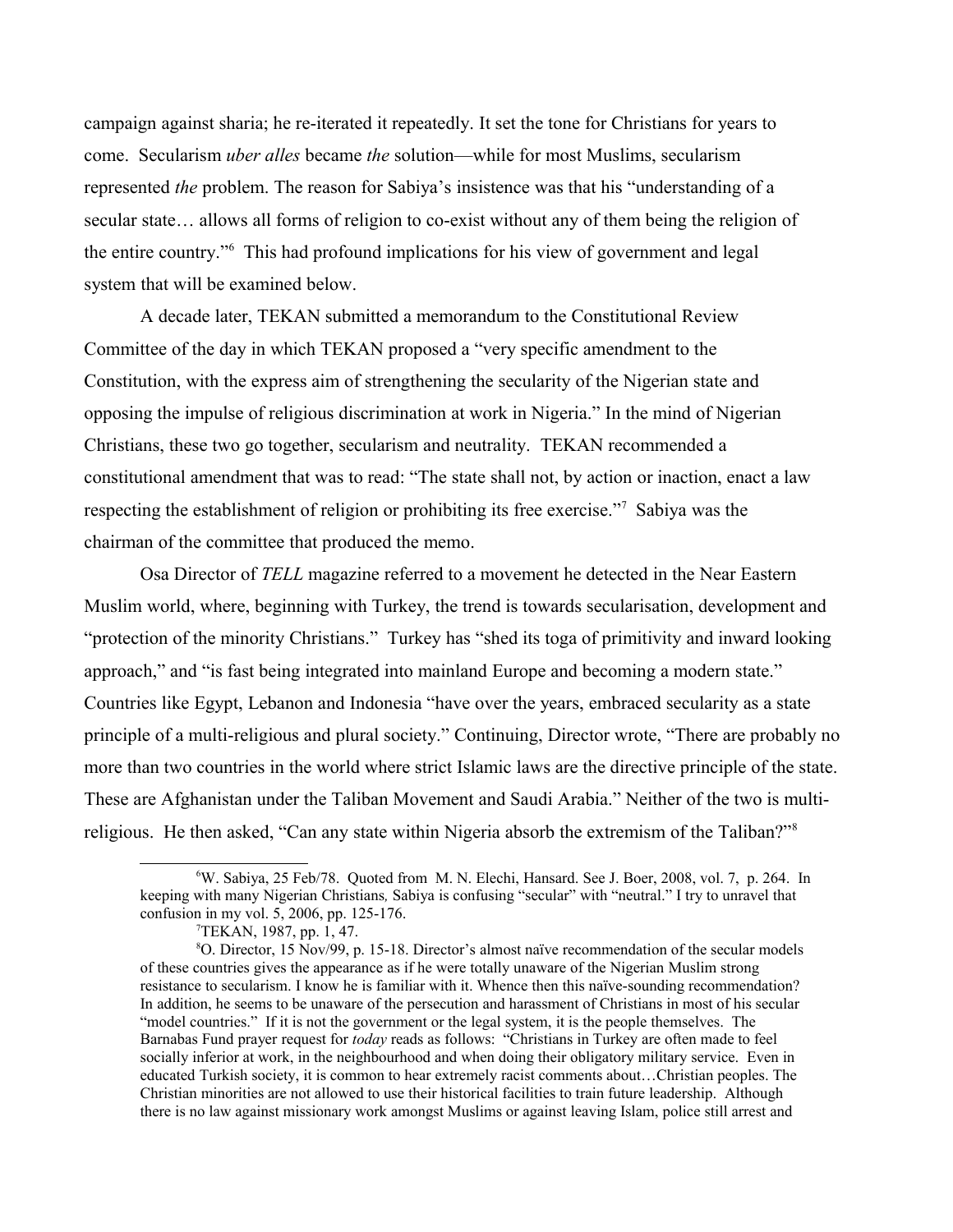Director's colleague, Dele Agekameh, also held up Turkey, Tunisia, Syria and Iraq as countries showing the way to a secular solution.<sup>[9](#page-4-0)</sup>

Turkey is the favourite example for many opponents to sharia. The conference of women NGOs pointed to that country as one with laws worthy of emulation. Turkey allegedly protects women from domestic violence. Or take the laws of Iran, Tunisia, India or Egypt, all of which are said to have a better deal for women than that provided by Zamfara's sharia.[10](#page-4-1) For me the question about all of these countries is about the place of both women *and* Christians, whether women or men. And in the case of India, what of her caste system? The reality is often shaped by the law of the people rather than the law of the land. Remember Governor Sani's comments about apostasy. Remember the story of Pastor Zacheous Habu Bu Ngwenche in Chapter 4 in Volume 7, that took place in non-sharia Nasarawa State under Nigeria's secular common law. *In Muslim-dominated societies neither secular nor sharia law protect Christians, women or minorities effectively*. Recommending these countries can only be done on basis of ignorance or outright denial.

Emmanuel Oyelade, participant in the Olupona Conference of Appendix xxxx?, was shown there to favour secularization, but secularism was to him another kettle of fish. He advocated that both religions "should fight secularism," for it "is an ideology, an attitude to life that rejects spiritual values and religious outlook. This naturally leads to a humanistic programming, which sets man at the centre of all affairs and undermines or even neglects and rejects the centrality of the Deity and His spiritual values. This is dangerous to peace."<sup>[11](#page-4-2)</sup>

Oyelade's rejection of secularism may be rare among Nigerian Christians, but he was not the only one. Apart from those who play around with various derivatives of the term as discussed in Volume 5, and who accept some forms of it and reject others, the LCCN conference of 1995, probably under the prodding influence of Habila Istifanus as discussed in Appendix 42 xxxx(Chr. BZ Secularism), ended up rejecting secularism as "not compatible with the

charge many who engage in evangelism" (Barnabas Prayer Bulletin, 22 Aug/2006). I recommend the following websites to Director and all others who either do not know or refuse to acknowledge the harassment of Christians in many Muslim countries, including these "model countries:" < [www.righttojustice.org](http://www.righttojustice.org/) >, < [www.barnabasfund.org](http://www.barnabasfund.org/) >, [<www.compassdirect.org>](http://www.compassdirect.org/) < [www.persecution.net](http://www.persecution.net/) > and < [www.opendoorsusa.org](http://www.opendoorsusa.org/) >. For harassment of Muslims I refer you to the books of the Indian Muslim author Asghar Ali Engineer on< [www.gyanbooks.com](http://www.gyanbooks.com/) >and his own website < [www.sccc-isla.com](http://www.sccc-isla.com/) >.

<span id="page-4-2"></span><span id="page-4-1"></span><span id="page-4-0"></span><sup>9</sup>D. Agekameh, 15 Nov/99. <sup>10</sup>*NN*, 31 Oct/99. 11E. Oyelade, 1992, pp. 188-189.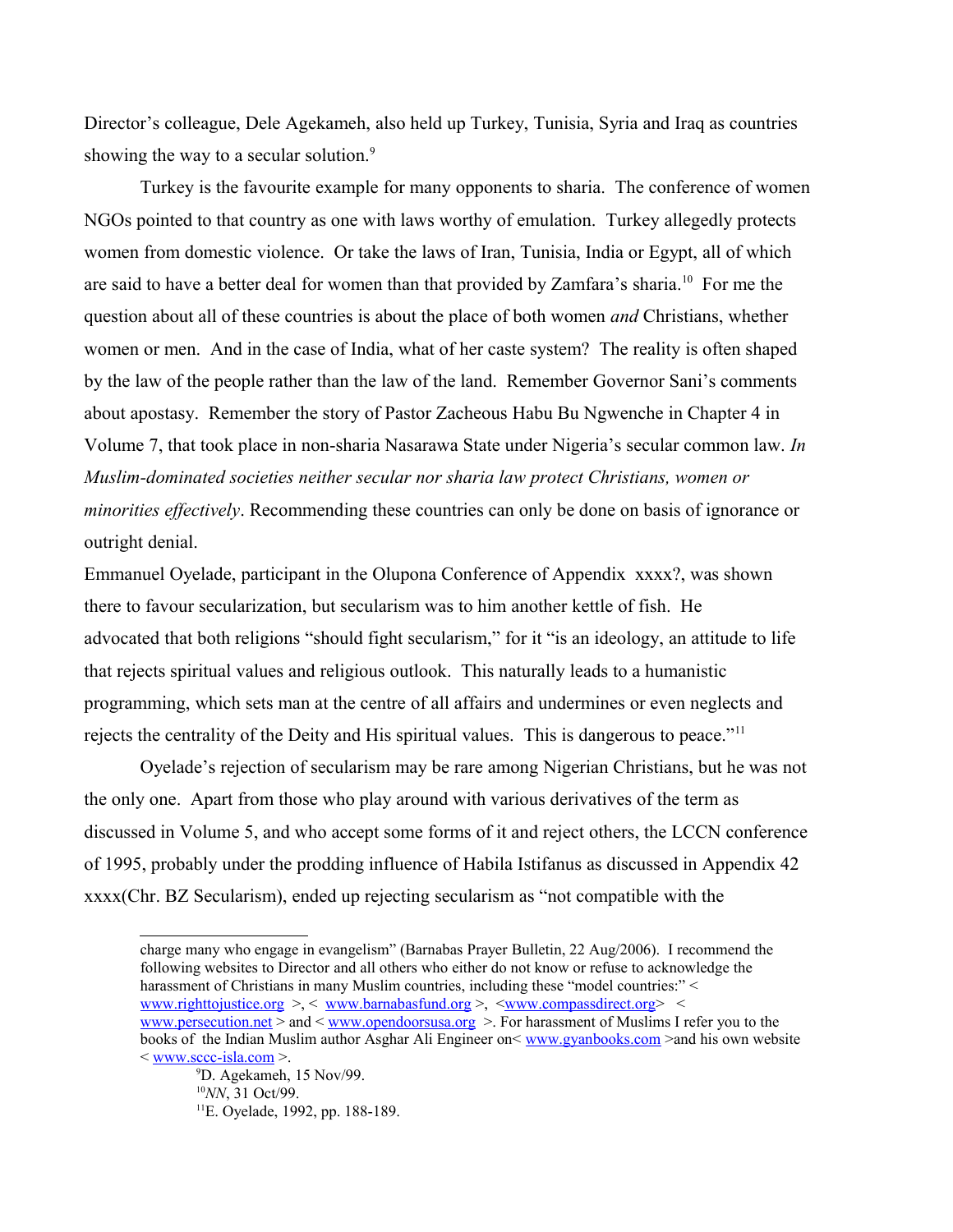background, upbringing and life style of Nigerians, because religion permeates all facets of Nigerian life."*[12](#page-5-0)* It is hard to fathom the seriousness of the majority of Christians at the conference on the issue. Nigerian Christians often express agreement on issues in multi-religious conferences that they reject in other contexts. I suspect the Nigerian penchant for politeness and communalism may have played a part here.

Another negative opinion was that of Pandang Yamsat, who at least during his earlier days as TCNN lecturer, rejected secularism outright. He had three reasons for this rejection. First, the question of unity that will be discussed under its proper heading further down, where he argued that religions should not insist on things that divide the nation, not even if they are important to them. Secondly, "the idea of 'secularism' enshrined in our Constitution is alien to the teachings" of both religions. Few Nigerian Christians agree to that one and I am not sure just how serious Yamsat was about it. I have seen no further discussion of this point from him, not even after he became COCIN President during 2004, the year of turmoil in COCIN and Plateau State. Thirdly, as it has been argued with reference to Muslim opponents to sharia, so he did not trust the Christian "pro-secular state advocates." "It would appear that those who are comfortable with this position" are not so much interested in "freedom of religion as such, but they do not want the high ethical and moral standard of the Holy Scriptures to interfere with their mischievous and exploitative political activities."*[13](#page-5-1)*

Not all AZ Christians were enamoured with secularism either. Ishaya Audu was not fond of it, but, he wondered, "what is the alternative?" "At least it allows for mutual tolerance, live and let live and is the lesser of unsatisfactory alternatives."*[14](#page-5-2)* Haruna Dandaura warned that secularism is dangerous. The Christian fear that "if Nigeria is not declared a secular state," Muslims will declare it a Muslim state is without foundation. He discounted this fear as "mere impossible speculation." He also declared opposing sharia dangerous, since it is such an integral part of Islam, though he was opposed to it.*[15](#page-5-3)* In other words, Dandaura was quite out of sync with mainstream Christian thought on this score. The Hausa/Fulani Muslim background of these gentlemen, both "fathers" in this project, had no doubt an influence on their desire for something more wholistic. Oyelade has, I believe, also a Muslim background.

 $12$ Second International Conference, 1995, "Communique," p. 137. For its Recommendations see Appendix xxxx (Misc Short Proposals) section A.

<span id="page-5-1"></span><span id="page-5-0"></span><sup>13</sup>P. Yamsat, n.d., p. 10.

<span id="page-5-2"></span><sup>&</sup>lt;sup>14</sup>I. Audu, personal correspondence, 23 Aug/2000.

<span id="page-5-3"></span><sup>15</sup>M. Gaiya, 2003, p. 90-91, 74, 83, 85.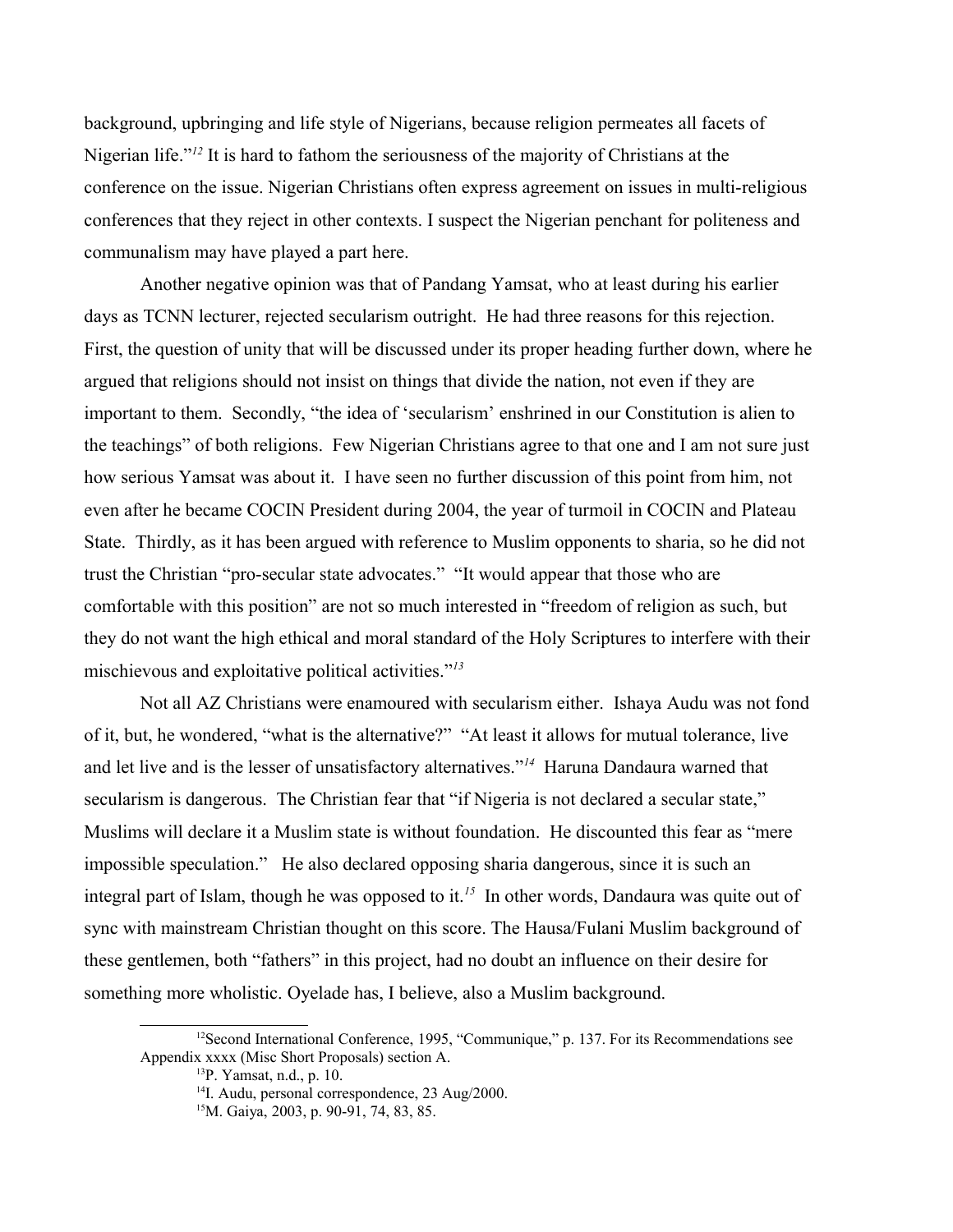Simeon Ilesanmi also rejected secularism as a solution.<sup>[16](#page-6-0)</sup> He argued that Nigeria needs "to develop a public ethic capable of serving as a common standard of political judgement for Nigeria's citizens and its varied groups." He insisted on this requirement, for, quoting from Jacob Olupona, "any coherent society must rest on a set of moral beliefs which ground the political order on a transcendent basis." Contrary to the opinion of most Nigerian Christians and of secularists everywhere, secularism is too weak for that purpose. I refer you to Ilesanmi's discussion as reproduced in Volume 5 of this series. For one thing, the mythical secular platform of religious neutrality does not exist in Nigeria. And thus "there cannot be a religiously neutral political life." He resolutely debunked

*the myth of a…state that prescribes political norms that are alien to its citizens'… experiences. Not only would such a state be antithetical to the real experience of the Nigerian people, it would ultimately be found to be based on its own narrowly defined value of life, thus revealing the hypocrisy of any attempt to establish a value-neutral state. Writing about a different society, Subrata Mitra argues that "no concept of the state is value free; the values inherent in the prevailing concept of the state determine the parameters of political, social and cultural engagement within a society. Religions often have a great deal to say about what values are incorporated into such a concept of the state."* 

Though he rejected secularism, Ilesanmi did accept pluralism and diversity. "The unity of religion is not a prerequisite for political unity." The multi-religious composition of the country "need not be a hindrance to … this goal. What might be an impediment is the refusal… to come to terms with this diversity. Having said that, he proceeded with an entire chapter to explore "the positive contributions of diverse religions" to the country.*[17](#page-6-1)*

Ilesanmi wanted "the references to religious idioms in the…Constitution" regarded "as an indicator of the desire to create…'an institutional structure…that enough of its citizens would find sufficiently congenial to allow it to function.'"*[18](#page-6-2)* He rejected the idea of civil religion as it tends to reduce religions to their lowest common denominator and because it tends to uncritically support the *status quo*.

<span id="page-6-2"></span><span id="page-6-1"></span><span id="page-6-0"></span> $16$ This section about Ilesanmi may be difficult reading for some. If so, simply skip it. <sup>17</sup>S. Ilesanmi, 1997, pp. 197, 214

<sup>18</sup>Quotation from Clifford Geertz, *The Interpretation of Cultures: Selected Essays.* New York: Basic Books, 1973, p. 315.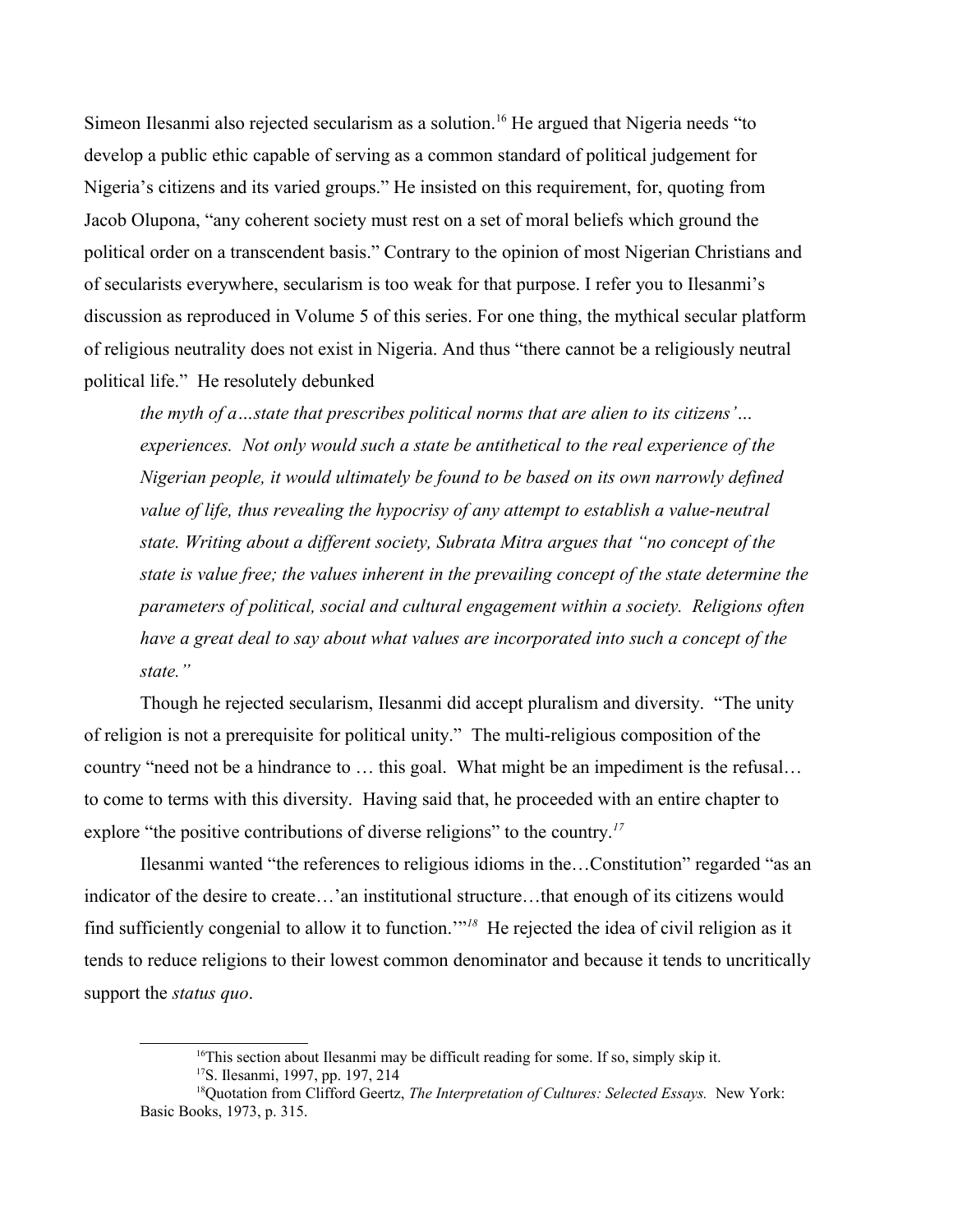Ilesanmi sadly ended up on a negative note. He called into serious question "Nigerians' preparedness to become a people…united by a common agreement about laws and rights and a common desire for mutual, not just selfish, advantage."*[19](#page-7-0)* Basing his arguments on various sources, he recognized that Christian and Muslim demands are "diametrically" opposite, with Christians demanding a secular separation of church/religion and state, however inconsistently argued and applied, and Muslims insisting that such separation is impossible and undesirable. To steer the way through this morass, he suggested a need for a "theoretical framework" about "religion and civil life."

Ilesanmi still managed to squeeze a measure of hope out of the situation. "The contending factions have more common ground than they realize," he argued. The framework he suggested above is given a name: "dialogic politics." He proposed that the 1989 constitutional guidelines on religion and state "be construed as complementary co-guarantors of a single end, which is 'to promote and assure the fullest possible scope of religious liberty and tolerance for all and to nurture the conditions which secure the best hope of attainment of that end.'"*[20](#page-7-1)* The chief objective of this approach "is to discern a common political ground among religious people with major perspectival differences by encouraging each side to cultivate a sufficient level of trust as the basis for enjoying the good faith of the others." I take this to constitute a plea for a certain degree of pragmatism and compromise—fullest *possible* scope and *best* hope of attainment—not so much *away from* religious principle but *enrichment* of application that takes into consideration local circumstances and the limitations it imposes. As Nigerian lorry owners know only too well, no circumstances are permanent. So, this in effect is a plea for patiently accepting the present condition and its limitations with the understanding that legitimate means may be used to change both circumstance and limitations to conditions more favourable to your perspective and goals. Of course, Muslims have in the past practised compromise. The sharia arrangement of independence itself is a compromise that was acceptable to the Nigerian population at the time, but this trade off eventually gave birth to dissatisfaction. Ilesanmi wanted this compromise continued, since it avoids the extreme positions of both Christians and Muslims. On the basis of this long-standing compromise, he wanted both sides "to become agents of mature dialogue by subordinating their narrow interests to the civil well-being of all."

<span id="page-7-1"></span><span id="page-7-0"></span><sup>19</sup>S. Ilesanmi, 1997, pp. 157, 159, 162-163, 172.

<sup>20</sup>S. Ilesanmi, 1997, pp. 176-177. Quotation from Arlin Adams and Charles Emmerich, *A Nation Dedicated to Religious Liberty: The Constitutional Heritage of the Religion Clauses*. Philadelphia: University of Pennsylvania Press, 1990, p. 37.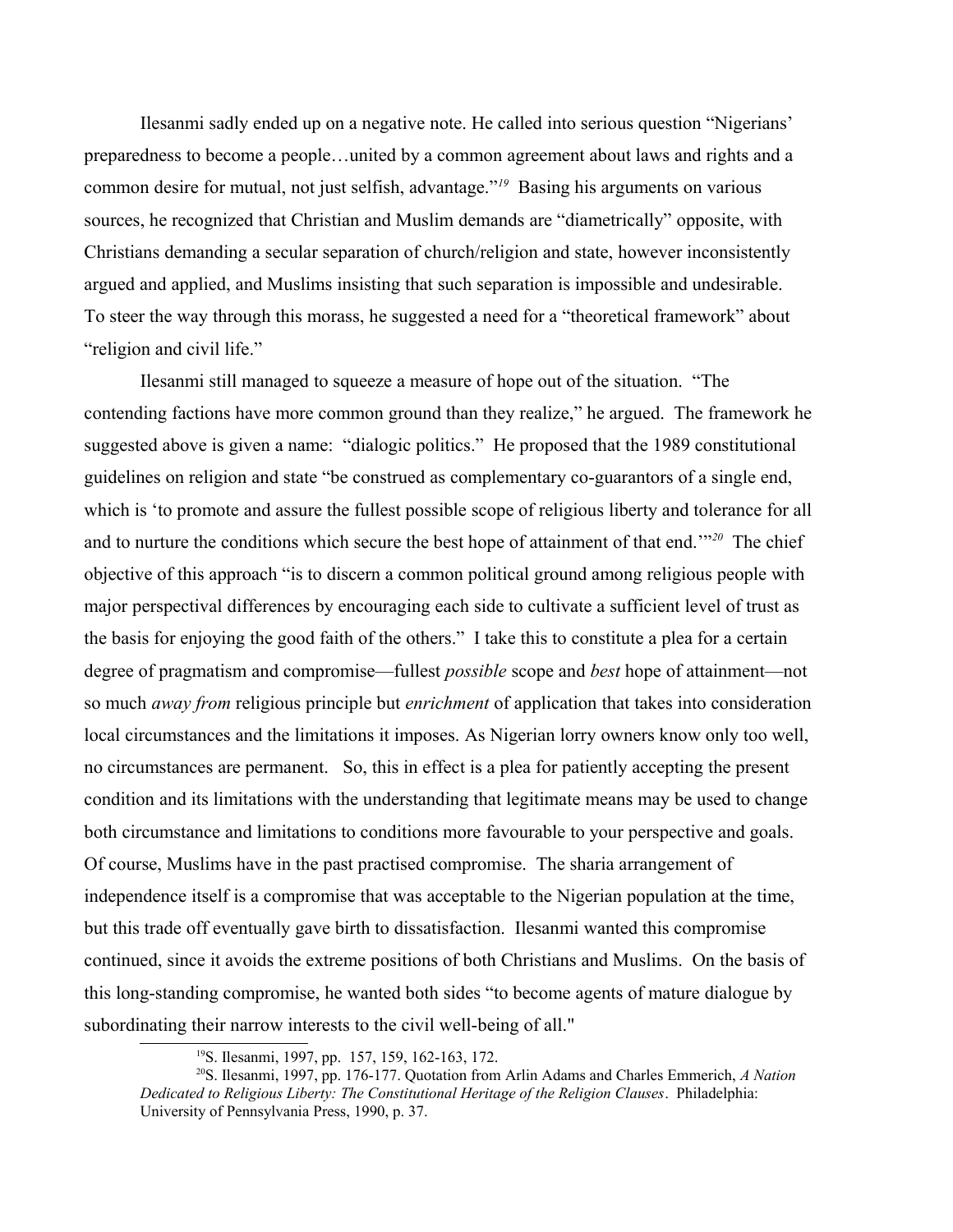Such dialogue requires at least two "contingencies." The state needs to "be alert to its duty and responsibility by providing creative space for dialogue in order that a climate of tolerance might grow." Whatever the level of commitment on the part of the people, it needs the "appropriate political context" to grow, something that has been missing in Nigeria. Secondly, *especially Christians have to abandon the secular idea that "morality is merely a personal matter, and that the development of public policy is a purely secular or political endeavour*." Both religions have the common task of reminding society that all national problems have these moral and religious dimensions so that they "be taken into consideration in the development of public policy."

The principle of institutional separation of church/mosque from state, Ilesanmi insisted, "must be considered an unbreachable contract by the state." Absolutely necessary. The separation principle means to avoid an unholy alliance of ecclesiastical and state institutions to avoid partiality on the part of the latter and undue influence on the part of the former. It was never meant as "an evacuation of religious symbols and values" from politics and marketplace. Ilesanmi acknowledged that Muslims have good reasons for being suspicious of the secularist arguments. However, he reasoned, this separation neither requires a secular society as Christians have argued, nor does it demand "exclusion of religion from political discourse—in other words, separation of religion from politics." Though aware of its weakness, he did concur with certain writers who recognize in modern secularism "a higher realization of the Christian spirit."*[21](#page-8-0)*

Ilesanmi referred to the 1977 government takeover of Christian hospitals and secondary schools. Christians, of course, interpreted the move as another step towards the Islamizing of the country. It led to an almost complete collapse of medical and educational services. Ilesanmi still saw some hope. He suggested that "the nation can still benefit immensely from a reconsidered policy that allows the participation of religious institutions in the supervision of these hospitals." In education, both religions lacked clear definitions of their goals. So, it is now "vitally important" for the two religions "to articulate their roles and objectives in a pluralistic setting."

<span id="page-8-0"></span><sup>21</sup>S. Ilesanmi, 1997, pp. 182-183, 214, 234-235, 256. See J. Boer, 2006, vol. 5, pp. 220-223 for further explanation of this principle. Let it be understood that we are talking about the separation of institutions, namely of church/mosque from state or government. This is distinctly different from the separation of religion from state and politics. While I support the first, I reject the second. The distinction, in turn, is based on the distinction between church/mosque and religion. Religion is much wider than its central institutions.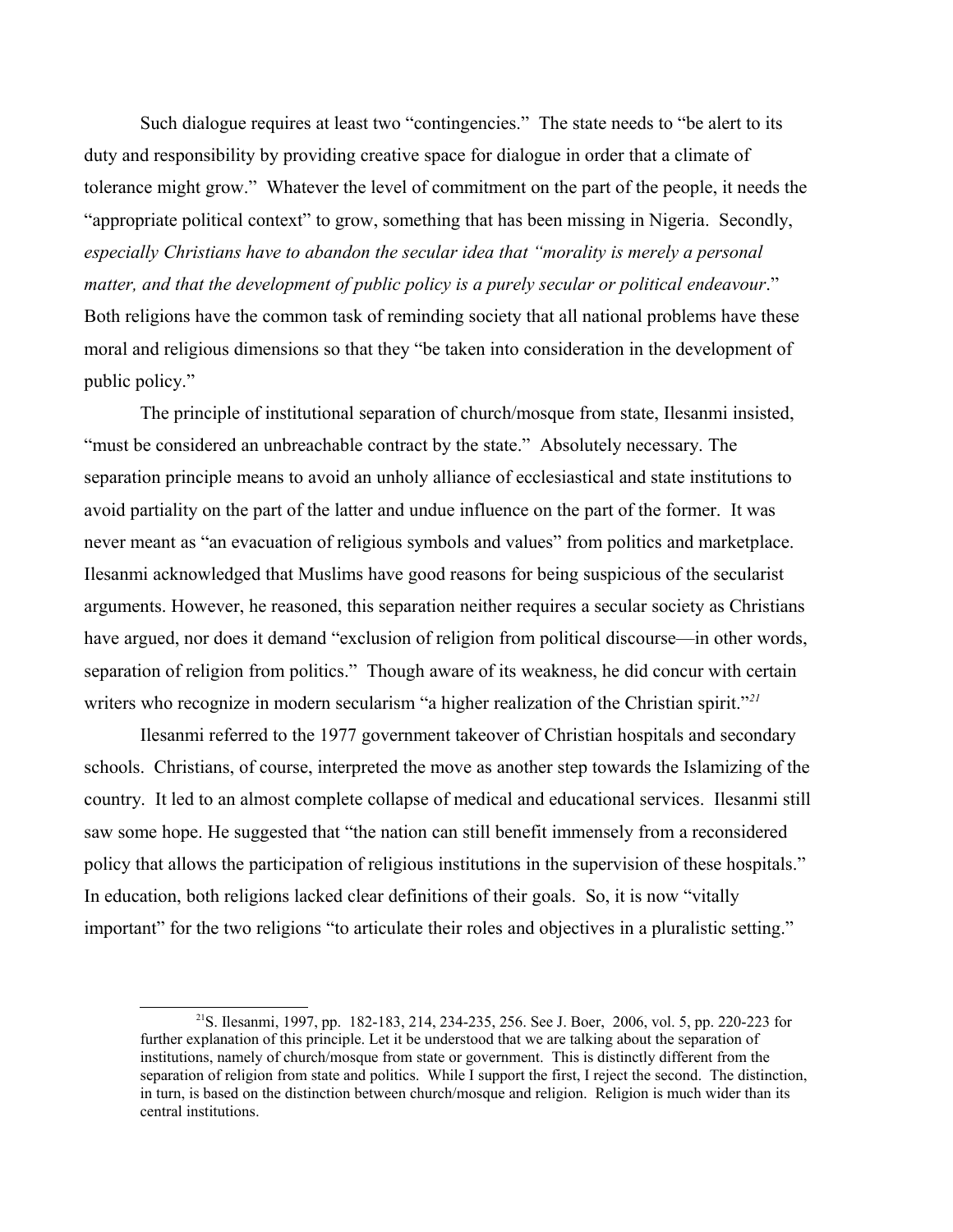Ilesanmi realized full well that Nigerians will not wake up one fine morning and suddenly smell the aroma of peace in the air. It needs hard work to succeed. He quoted from the Indian Wesley Ariarajah:

*The time has come to "institutionalize" the reconciling potential of religion…. Interreligious councils, multi-religious fellowships of religious leaders, peace education, studies in peaceful methods of conflict-resolution, education for justice and peace, exposure to each other's prayer and spiritual practices, etc., may have to be the new "institutions" that supplement the institutions that brought education, healing and service to communities. Peace does not come about by wishing it; we have to be peacemakers. One has to work for and build peace, and strive to preserve it.*

Ilesanmi knew that "religious groups are [not] always going to…agree on all issues perceived to be in the interest of everybody. Conflict of views is a fact that history will not let us deny." Even if they were to agree on rejecting "a secularist domestication of their religions, they may still disagree on the mode and the extent to which religion should shape public policy." The remaining questions are still very problematic, but despite them, "dialogic politics offers one promising way of achieving peaceful conflict resolution, political tolerance and cultural negotiation…. Only then can people learn to substitute fear and paranoia for hope and trust…."*[22](#page-9-0)* Ilesanmi's final word was to acknowledge "that there is no single solution of the problem of Nigeria's religions and the public life." Adherents "must recognize that they cannot escape the inevitable ambiguity…of life."*[23](#page-9-1)*

A few comments are in order as I close this section on Ilesanmi. He provides a number of important parameters for peace, some of which I have not heard before from a Nigerian Christian. I will use them in "my own" chapter with appreciation. *I refer especially to his "explicit theoretical aim" which was "to challenge the conceptual dichotomy between religion and secular life, or between private and public life." That, in fact, is a major point of my entire series as well and I am more than grateful for this "mother of all coincidences!" [24](#page-9-2)*

 He also suggested a number of tools and methods available to Nigeria that, I am grateful to report, are already in use. It is good to have a stamp of approval on them from a reputable scholar like Ilesanmi. But at the end of the day, it appears to me that he has not brought us far

<span id="page-9-2"></span><span id="page-9-1"></span><sup>23</sup>S. Ilesanmi, 1997, p. 257.

<span id="page-9-0"></span><sup>22</sup>S. Ilesanmi, 1997, pp. 237-244. S. Wesley Ariarajah, *Current Dialogue*, 3, 1987, p. 3.

<sup>&</sup>lt;sup>24</sup>S. Ilesanmi, 1997, p. 253 It is not a totally unexpected coincidence, for he refers to at least one American scholar with Kuyperian connections.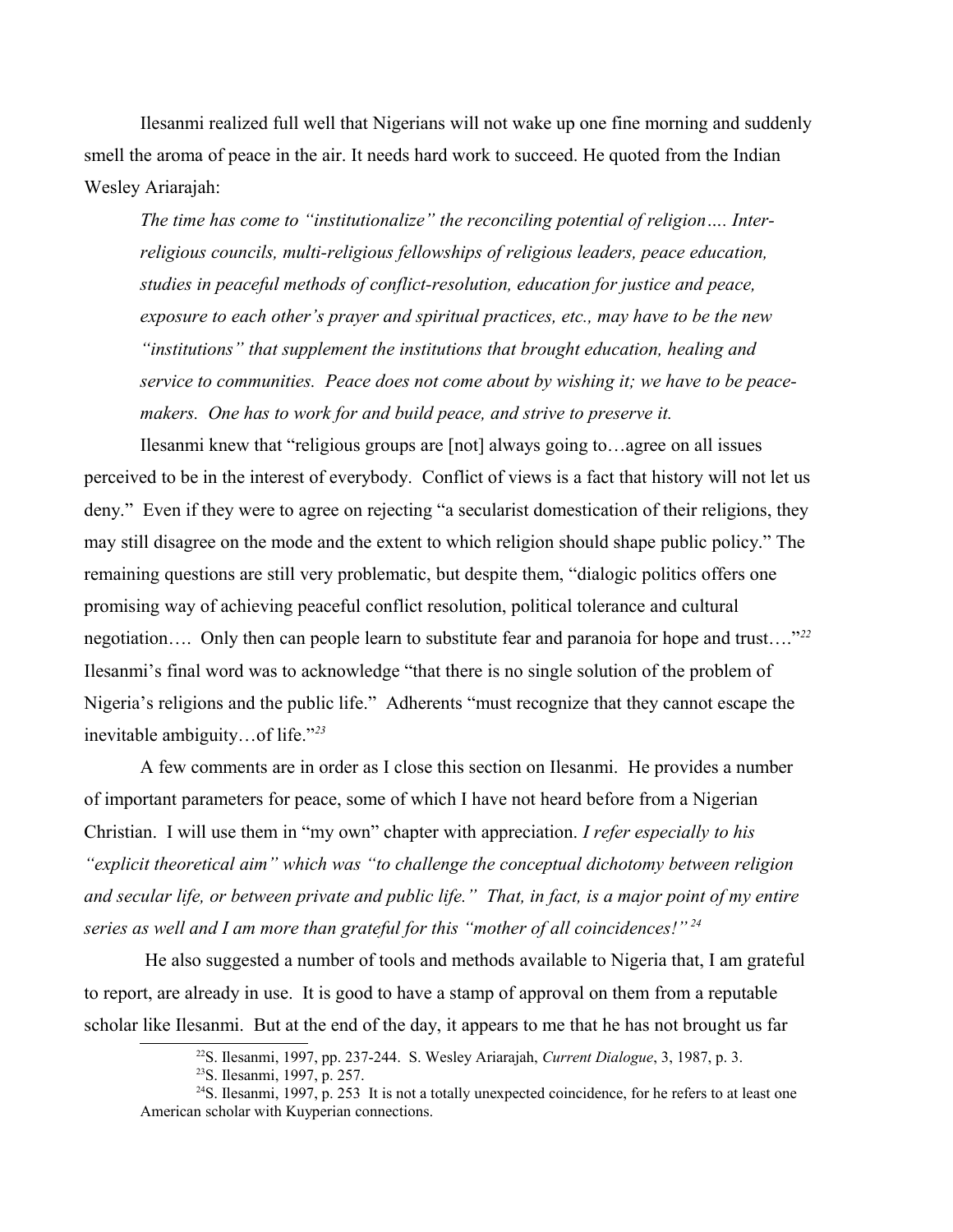beyond where home-based Nigerian Christians and Muslims have already taken us, except that he has provided other parameters which, if adopted, have the potential to open the door to renewal, reconciliation and cooperation. That is exactly the purpose of this series as well.

Also a final question to Ilesanmi. In your final paragraph you speak of "national integration" as if that were your real goal. That is where your book ends But what if that is *not* the goal of some religionists, especially radical Muslims who have no respect for the Constitution, the nation, its laws or its people? You have been silent about that possibility—or reality? If you had taken that into consideration, where would your theories and opinions have taken you? Ignoring them is not possible, but that, as far as I can see, is what you did. Whether I will do any better in "my own" chapter, remains to be seen!

Sam A. Aluko, a professor of economics at different times serving the WCC as well as the government of Babangida as consultant, offered Muslims rich advice on sharia. He revealed that during his WCC dialogue work he had close contacts with Muslims and retained friendship with "important Muslims" across the globe. Hence, he explained that "few Christians are as sympathetic to the Muslim religion as I am." This relationship has not prevented him from warning Muslims that the current revival of sharia in economic affairs will "do more damage to the Muslim faith and to the Muslims than ever before." For him it was a matter of historical differentiation of Muslim society. As it expanded and increasingly interacted with the world, functions initially handled by religious leaders had to be distributed to experts in such fields as administration, military, religious, judicial and more. The application of sharia has become an "impractical notion. Ataturk's switching Turkey over to secularism led to it becoming both a modern state and the most developed in the Islamic world." Egypt, Lebanon, Syria, Palestine, Jordan, Kuwait, Tunisia, Iran and Indonesia have all "embraced the virtues of secularity as a principle of governing a multi-religious and plural society." Only Afghanistan under the Taliban and Saudi Arabia have embraced sharia, but they were/are not multi-religious. Sudan is the only multi-religious country that has tried, and we all know the resulting misery. "There is the vital need to avoid social and political crises in a multi-religious society where Muslims predominate. Rather, there should be an adaptation to the modern secular demands of the state and its citizens." One of the hopes of sharia was that it would eliminate social vices and corruption. Aluko was equally interested in their elimination but thought sharia was not needed to accomplish it. It is the responsibility of modern [secular] governments and religious citizens,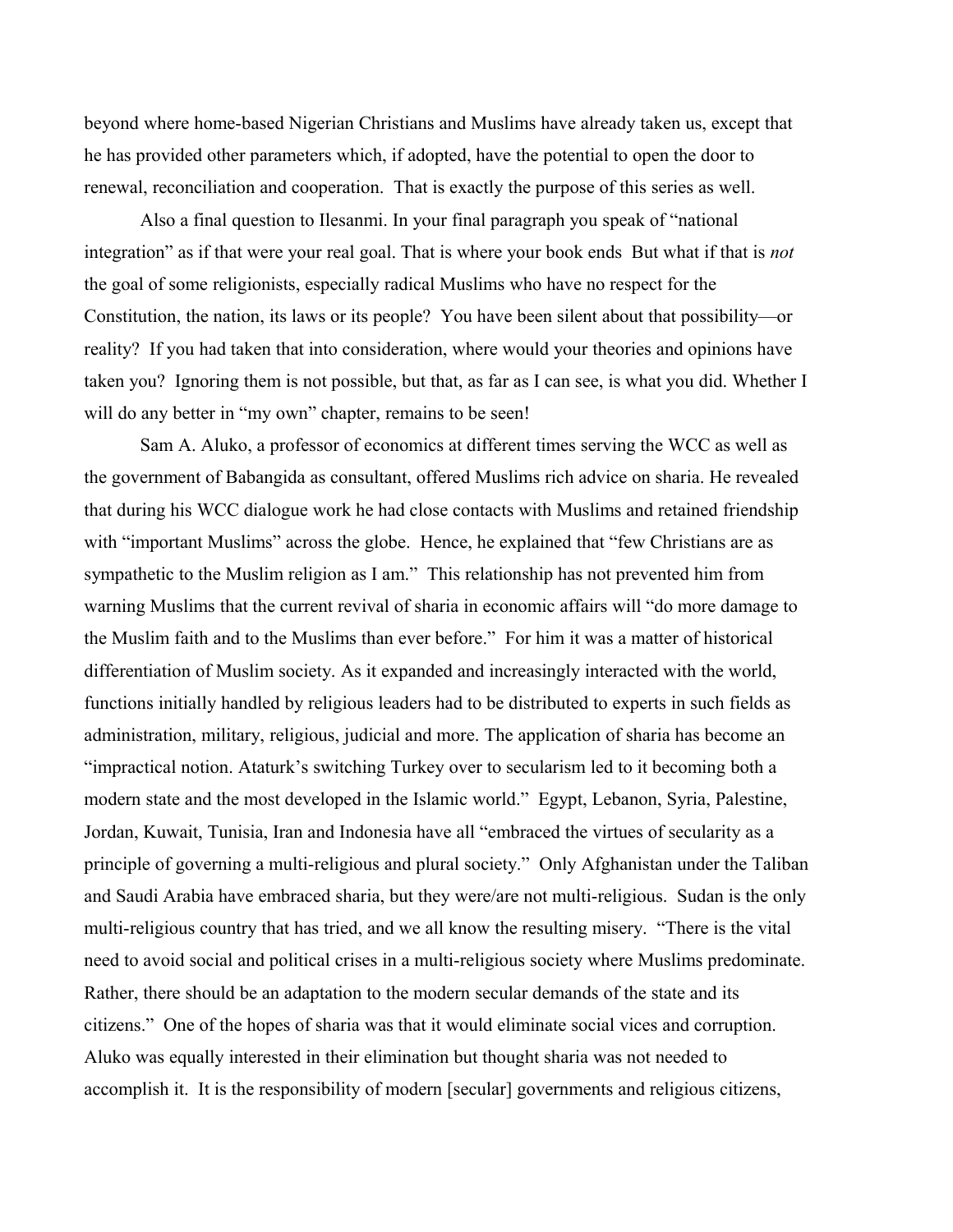both adherents and leaders, "to put in place policies and programmes that will reduce the vices that are plaguing our country. Otherwise we will be deceiving ourselves by using any legal system to fight the consequences rather than the causes of the social and economic vices in our country."*[25](#page-11-0)*

Aluko also wrote political essays. In one lengthy document, he suggested Nigeria had five political options, but going beyond a few comments, I would digress too far. One would be to "continue the current fake federation," but "in a multi-ethnic, multi-religious Nigeria, that is too much power at the centre if we are to survive." He preferred a confederate system, but saw some dangers there as well. He proposed a "structural ethos" that would have the following features: (1) Commitment to universal democracy and personal freedoms; (2) An inclusive constitution understood by all along with a simple bill of rights; (3) Commitment to rule of law, free judiciary and free press; (4) Participatory governance as close and as accountable to the people as possible.*[26](#page-11-1)* Most of these, it seems to me, are available to the people right now and depend only on their determination.

I use the words of the Anglican Bishop of Kano, Zakka Lalleh Nyam, to represent the mainline Christian *ecclesiastical* opinion of AZ days with respect to secularism. It is basically the same as that of the BZ period. He poured all the concepts and hopes that Christians had into the secularist formula. He called on the FG to "come out openly and explain what the secular state is." The Christian position, he declared, is "clear:" "We are in a secular country and we must remain the same through accommodating Christians, Muslims and African Religion believers."<sup>[27](#page-11-2)</sup> Enough said. If you need more, please turn to Volume 5.

I closed Volume 3 with these words of the Catholic clergyman George Ehusani: In the midst of the madness of today, those who still have their heads in place must *reflect together and rise up in defence of the secular nature of our national constitution, or else Nigeria may soon become another Algeria. A stitch in time saves nine they say. This latest event in the tragic drama of the Nigerian state is one more reason why it is necessary to hold a round table or a national conference to discuss the terms of our* 

<span id="page-11-0"></span><sup>&</sup>lt;sup>25</sup>S. Aluko, 28 Nov/99.

<span id="page-11-2"></span><span id="page-11-1"></span><sup>26</sup>A. Aluko, 12 Mar/2000. 27K. Dada, 3 Nov/99.